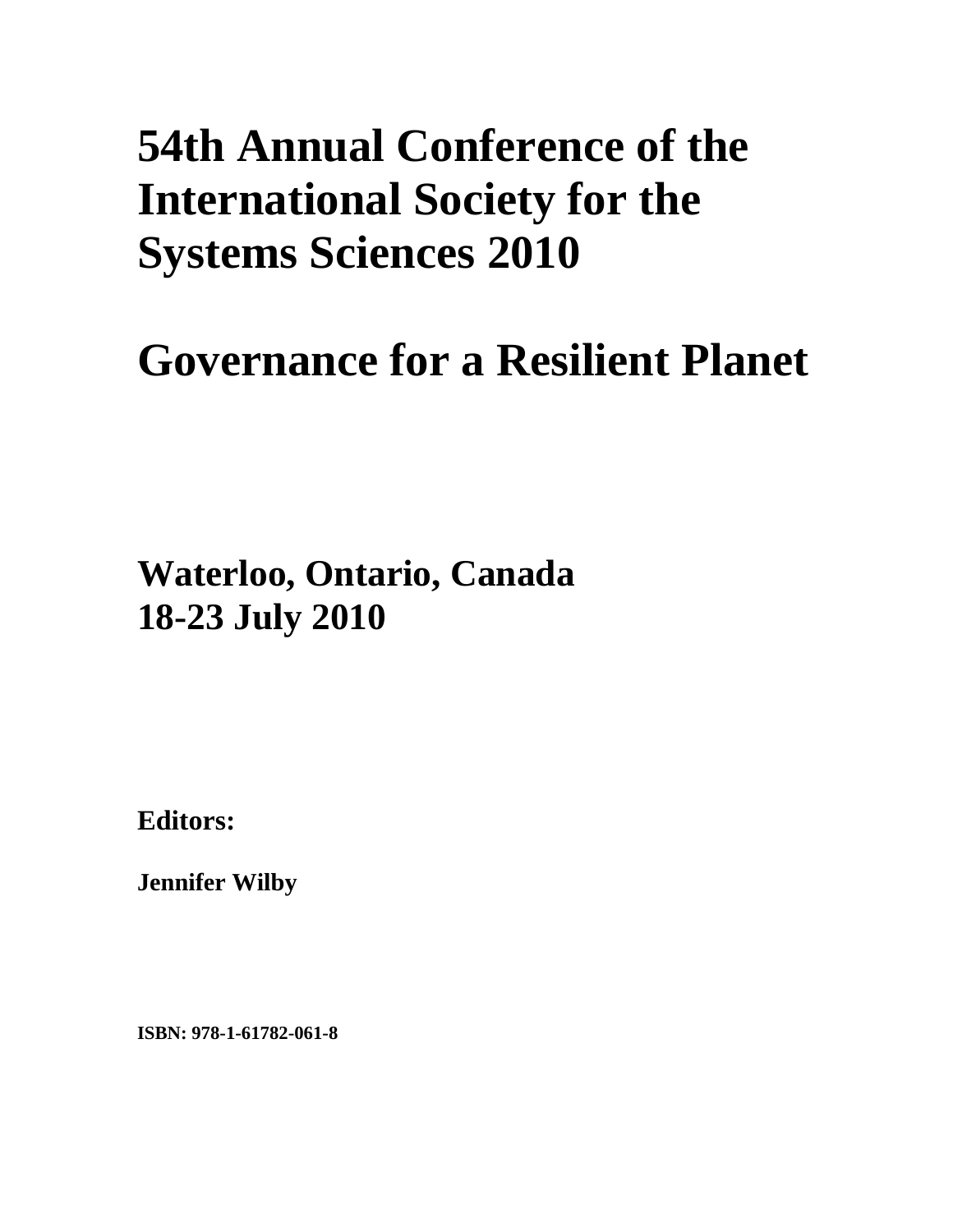**Printed from e-media with permission by:** 

Curran Associates, Inc. 57 Morehouse Lane Red Hook, NY 12571



**Some format issues inherent in the e-media version may also appear in this print version.** 

Copyright© (2010) by the International Society for the Systems Sciences (ISSS) All rights reserved.

Printed by Curran Associates, Inc. (2011)

For permission requests, please contact the International Society for the Systems Sciences (ISSS) at the address below.

International Society for the Systems Sciences (ISSS) 47 Southfield Road Pocklington, York YO42 2XE, United Kingdom

Phone/Fax: +44 (0)1759 302718

isssoffice@dsl.pipex.com

#### **Additional copies of this publication are available from:**

Curran Associates, Inc. 57 Morehouse Lane Red Hook, NY 12571 USA Phone: 845-758-0400 Fax: 845-758-2634 Email: curran@proceedings.com Web: www.proceedings.com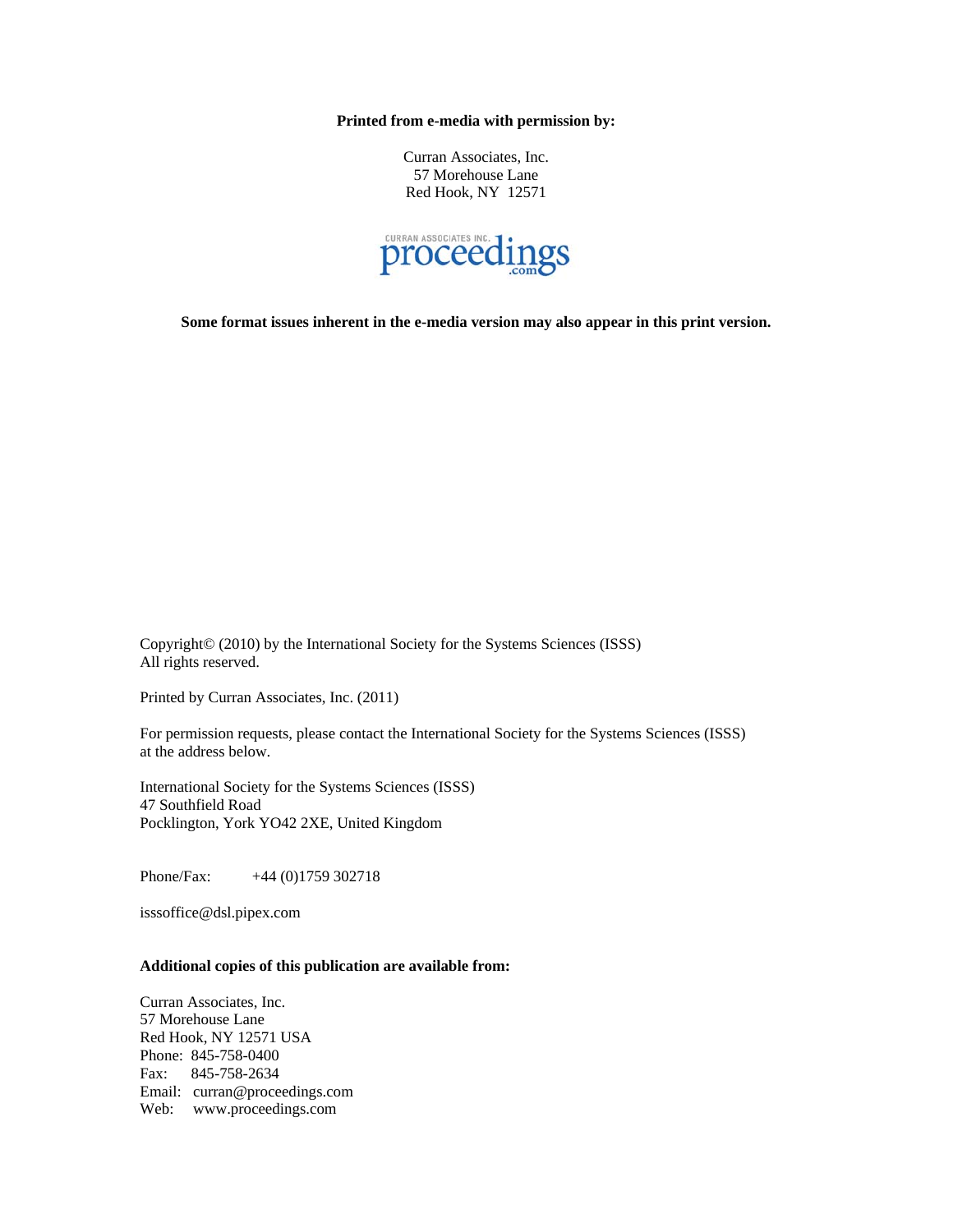## **TABLE OF CONTENTS**

### **2010 PAPERS**

| 1337: Mechanism and Medievalism in Contemporary Social Theory: Systems Suggestions for                                                                                                                     |  |
|------------------------------------------------------------------------------------------------------------------------------------------------------------------------------------------------------------|--|
|                                                                                                                                                                                                            |  |
| <b>Barbara Hanson</b>                                                                                                                                                                                      |  |
| Dominika Salwa                                                                                                                                                                                             |  |
|                                                                                                                                                                                                            |  |
| Pamela Buckle Henning                                                                                                                                                                                      |  |
| 1366: Systems Thinking Research Rediscovered: Ludwig Von Bertalanffy and the Society for General                                                                                                           |  |
| Stephen G. Haines                                                                                                                                                                                          |  |
| Anja Christina Reissberg                                                                                                                                                                                   |  |
| 1371: The Intelligent Scenario Selection in Dynamic Hoist Scheduling Problem: The Real-Life                                                                                                                |  |
|                                                                                                                                                                                                            |  |
| Krzysztof Kujawski, Jerzy Swiatek                                                                                                                                                                          |  |
|                                                                                                                                                                                                            |  |
| Santi Novani, Kyoichi Kijima                                                                                                                                                                               |  |
| Phillip Guddemi                                                                                                                                                                                            |  |
| 1380: Feasibility Analysis From Recharging of the System of Aquifers Mantles in the Basin of Mexico                                                                                                        |  |
|                                                                                                                                                                                                            |  |
| M. Patiño, A. Balankin, J. Patiño, I. Badillo                                                                                                                                                              |  |
| 1384: The Soft Systems Methodology on the Implementing of a GPS System, in the Trucking                                                                                                                    |  |
|                                                                                                                                                                                                            |  |
| Adrian Elizalde-Medrano, Ricardo Tejeida-Padilla, Oswaldo Morales-Matamoros, Jorge Mendez-Díaz                                                                                                             |  |
|                                                                                                                                                                                                            |  |
| Oswaldo Morales-Matamoros, Teresa I. Contreras-Troya, Cinthya I. Mota-Hernández, Beatriz Trueba-Ríos<br>1388: Structural Equation Model for the Multidimensional Measurement of the Poverty in Mexico  142 |  |
| Pedro Flores-Jiménez, Oswaldo Morales-Matamoros, Ricardo Tejeida-Padilla                                                                                                                                   |  |
|                                                                                                                                                                                                            |  |
| Juan David Arango                                                                                                                                                                                          |  |
|                                                                                                                                                                                                            |  |
| Seiko Shirasaka, Naohiko Kohtake                                                                                                                                                                           |  |
| 1393: The Hard Facts of Soft Social Systems: Boulding's Typology and the Roundtable for New                                                                                                                |  |
|                                                                                                                                                                                                            |  |
| Susan Farr Gabriele                                                                                                                                                                                        |  |
| 1394: Innovation through Knowledge Science and Knowledge Management Supported By Soft                                                                                                                      |  |
|                                                                                                                                                                                                            |  |
| Elvira Avalos-Villarreal                                                                                                                                                                                   |  |
| Luis Sancho                                                                                                                                                                                                |  |
| 1396: A Holistic Design for the Self-Construction of the Core of a Modular Small House and Its                                                                                                             |  |
|                                                                                                                                                                                                            |  |
| I. Peon-Escalante, J. Audefroy, D. Flores                                                                                                                                                                  |  |
| 1397: Systemic Design for the Recycling of Solid and Liquid Organic Wastes and the Hydroponic                                                                                                              |  |
|                                                                                                                                                                                                            |  |
| I. Peon-Escalante, S. Turpin-Marion, A. Sanchez-Gongora                                                                                                                                                    |  |
| 1399: The A H1N1 Influenza Pandemic: A Systemic Analysis of Its Genesis, Evolution, and Socio-                                                                                                             |  |
|                                                                                                                                                                                                            |  |
| F. J. Aceves, M. A. Valdes, J. Audefroy                                                                                                                                                                    |  |
| 1400: Analyzing the Bullwhip Effect in After-Sales Spare Parts Supply Chains in Telecom Firms, a                                                                                                           |  |
|                                                                                                                                                                                                            |  |
| Ricardo Tejeida-Padilla, Mauricio Flores-Cadena, Oswaldo Morales-Matamoros                                                                                                                                 |  |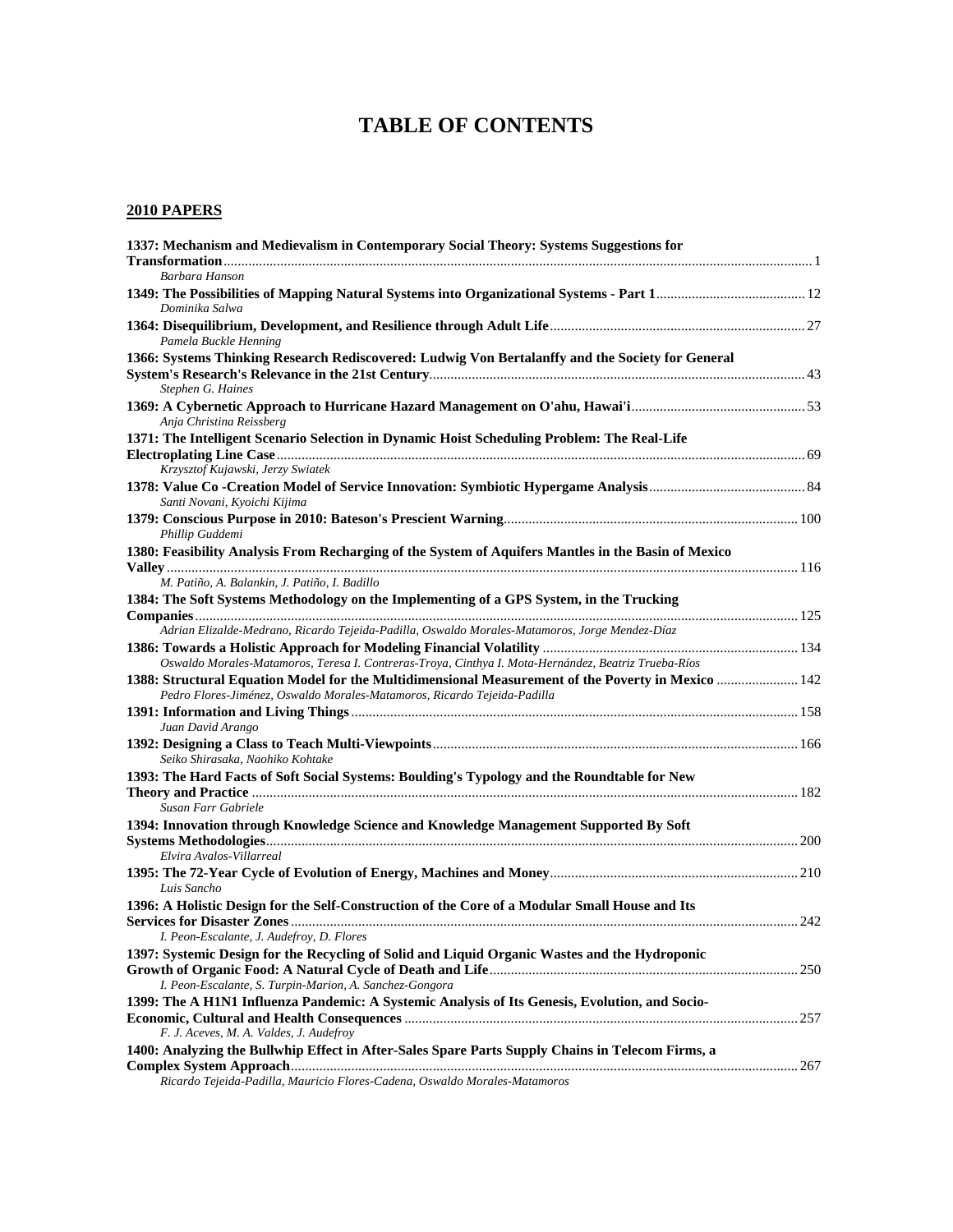| Naohiko Kohtake, Takashi Maeno, Hidekazu Nishimura, Seiko Shirakara, Yoshiaki Ohkami                                                                                                                                |  |
|---------------------------------------------------------------------------------------------------------------------------------------------------------------------------------------------------------------------|--|
|                                                                                                                                                                                                                     |  |
| F. J. Aceves, J. Audefroy                                                                                                                                                                                           |  |
| Abraham Briones-Juarez, Ricardo Tejeida-Padilla, Isaías Badillo-Piña, Oswaldo Morales-Matamoros                                                                                                                     |  |
|                                                                                                                                                                                                                     |  |
| Ricardo Cisneros Tamayo, Alejandro Vivas Hernández, David Plascencia Pacheco, Nidia Escamilla Bojorges<br>John Vodonick                                                                                             |  |
| 1414: Leadership of Nonprofit Organizations in the Aged and Community Care Sector in Australia336<br>Shankar Sankaran, Colleen Cartwright, Jacqueline Kelly, Kelly Shaw, Jeffrey Soar                               |  |
| Shankar Sankaran, Kumi Abeysuriya, Janice Gray, Anthony Kachenko                                                                                                                                                    |  |
| 1423: Computer-Based Information Systems As a Means of Automating the Use of Knowledge About                                                                                                                        |  |
| Roberto R. Kampfner                                                                                                                                                                                                 |  |
| Will Varey                                                                                                                                                                                                          |  |
| Hyuk Kihl Kwon                                                                                                                                                                                                      |  |
|                                                                                                                                                                                                                     |  |
| Shutaro Kawabe, Norimasa Kobayashi<br>1432: Rainfall Use to Improve the Sustainability of the Hydraulic System in the Valley of Mexico  428<br>Isaías Badillo-Piña, Enrique Orduñez-Zavala, Ricardo Tejeida-Padilla |  |
| Mary C. Edson                                                                                                                                                                                                       |  |
| Takafumi Nakamura, Kyoich Kijima                                                                                                                                                                                    |  |
| 1437: System Dynamics of the Relations Between Two Koreas Under the Roh Moo-Hyun                                                                                                                                    |  |
| Youn-Soo Sim<br>1438: A Comparison of the Prochaska Cycle of Change and the Holling Adaptive Cycles, Exploring<br>Victor MacGill                                                                                    |  |
| 1439: Improving Resilience of Critical Human Systems in Cbrn Emergencies: Challenges for First                                                                                                                      |  |
| Gerhard Chroust, Karin Rainer, Nadine Sturm, Markus Roth, Peter Ziehesberger                                                                                                                                        |  |
| 1441: Study of Intelligent Control of an Arm Robot Equipped with a C-MOS Camera Using a New                                                                                                                         |  |
| Yoshishige Sato<br>Jifa Gu, Rui Gao, Lantao Li, Zhengxiang Zhu, Wuqi Song                                                                                                                                           |  |
| 1449: Enacting Wholeness-Infinity Communities for Transforming Global Unsustainability with                                                                                                                         |  |
| Ming-Fen Li, Kingkong Lin                                                                                                                                                                                           |  |
| 1454: A System That Works: Building a Decentralized Global Political Economy Using the Viable<br>Jon Li                                                                                                             |  |
|                                                                                                                                                                                                                     |  |
| Ricardo Barrera, Ricardo Frías                                                                                                                                                                                      |  |
| Amanda J. Gregory                                                                                                                                                                                                   |  |
| 1464: Resilience, a Necessary Property for the Housing Problem of Ushuaia: The Inherent Factor for                                                                                                                  |  |
| Ricardo Frías, Tariana Maia Gessaga<br>1466: Ontological Support for Multiparadigm Multimethodologies: Isomorphic Process-Structures                                                                                |  |
|                                                                                                                                                                                                                     |  |
| Todd D. Bowers                                                                                                                                                                                                      |  |
| <b>Brian Hilton</b>                                                                                                                                                                                                 |  |